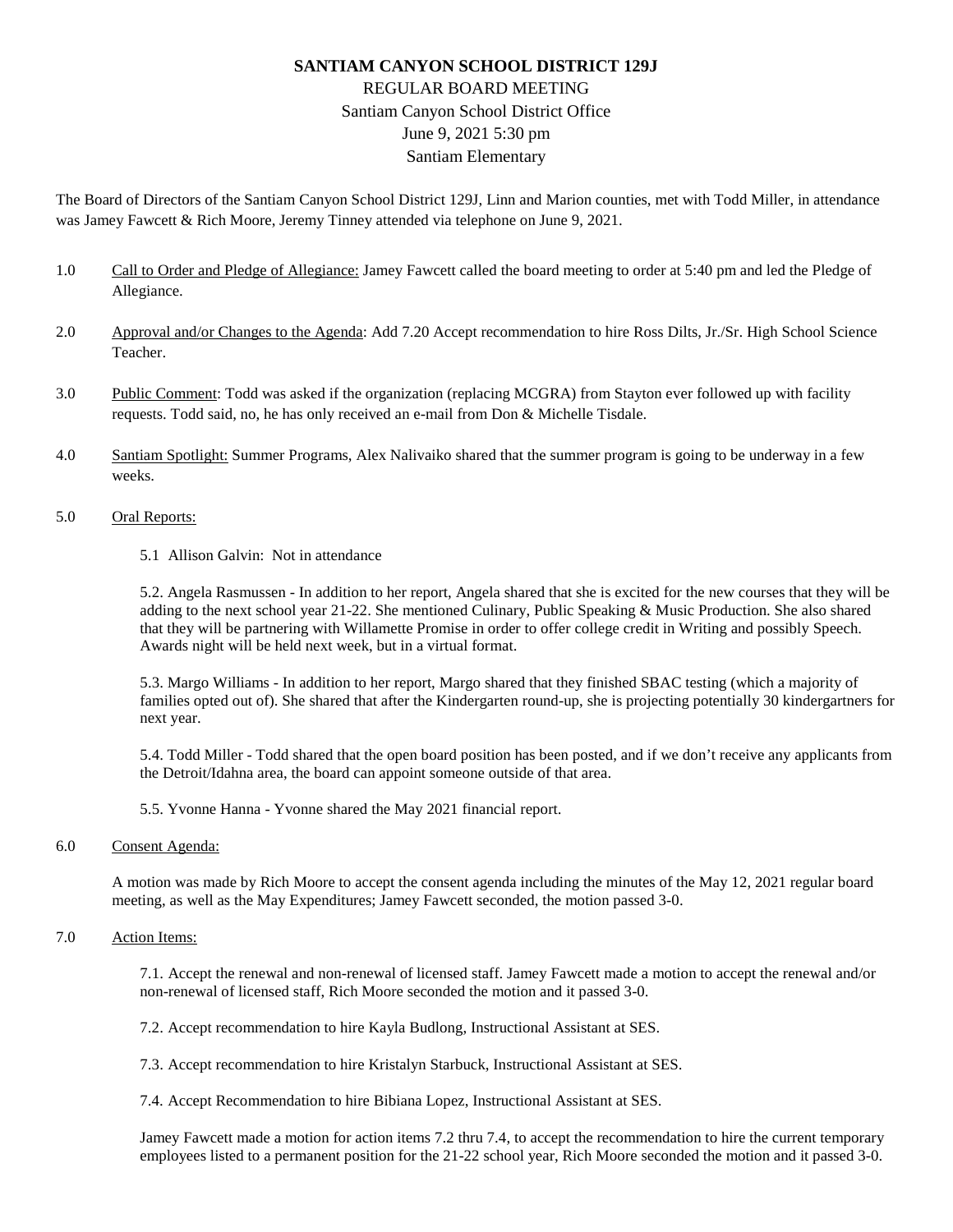7.5 Accept Recommendation to hire Cody Tompkins, CTE Shop Assistant at SJSHS, Rich Moore made a motion to accept the recommendation to hire Cody Tompkins, Jamey Fawcett seconded the motion and it passed 3-0.

7.6. Accept Recommendation to hire Hannah Baker, Special Education Teacher at SJSHS, Jamey Fawcett made a motion to accept the recommendation to hire Hannah Baker, Rich Moore seconded the motion and it passed 3-0.

7.7. Resolution 20.21.05, Resolution adopting the budget and making appropriations for the fiscal year 2021-2022. Jamey Fawcett made a motion to adopt resolution 20.21.05, Rich Moore seconded the motion and it passed 3-0.

7.8. Resolution 20.21.06, Resolution imposing the tax rate and categorizing taxes for the fiscal year 2021-2022. Rich Moore made a motion to adopt resolution 20.21.06, Jamey Fawcett seconded the motion and it passed 3-0.

7.9. Resolution 20.21.07, Resolution to transfer appropriations for the fiscal year 2020-2021. Rich Moore made a motion to adopt resolution 20.21.07, Jamey Fawcett seconded the motion and it passed 3-0.

7.10. Resolution 20.21.08, Resolution to designate certain funds of the district as committed for reporting purposes under GASB 54 "Fund balance reporting and governmental fund type definitions." Jamey Fawcett made a motion to adopt resolution 20.21.08, Rich Moore seconded the motion and it passed 3-0.

7.11. Authorize Superintendent, Business Manager/Deputy Clerk, Administrative Secretary and Business/Office Clerk to Make Payments

7.12. Authorize Superintendent to Sign for Federal and State Programs

7.13. Appoint Superintendent as Executive Officer and Budget Officer

7.14. Designate Pauly, Rogers and Co., PC as 2021-22 Auditors

7.15. Designate The Canyon Weekly as the Official Newspaper for Publications of Legal Notices

7.16. Designate Depositors for School Funds: US National Bank (Mill City) and Local Government Investment Pool (State)

7.17. Designate Garrett, Hemann, Robertson, P.C. as Legal Counsel

7.18. Designate Insurance Provider & Agent of Record - PACE Property Casualty - OSBA, Special Districts Association of Oregon (Provider) w/ Wilson-Heirgood Associates as Agent and SDAO (Provider) and WHA (Agent) for Worker's Compensation Coverage.

7.19. Designate the Board as Local Contract Review Board

Jamey Fawcett made a motion for action items 7.11 thru 7.19, to authorize the various roles listed for the 21-22 school year, Rich Moore seconded the motion and it passed 3-0.

7.20. Accept Recommendation to hire Ross Dilts as Science Teacher at SJSHS, Rich Moore made a motion to accept the recommendation to hire Ross Dilts, Jamey Fawcett seconded the motion and it passed 3-0.

## 8.0 Information Items Discussion

- 8.1. Construction Update, Todd shared the monthly report from our project manager, HMK.
- 8.2. Discuss July Board Meeting Board agreed to cancel July meeting.
- 9.0 Items for the Next Meeting/s Discussion

9.1. Next Regular Meeting Date: August 11, 2021, 5:30 p.m. at Santiam Elementary

10.0 Executive Session: None.